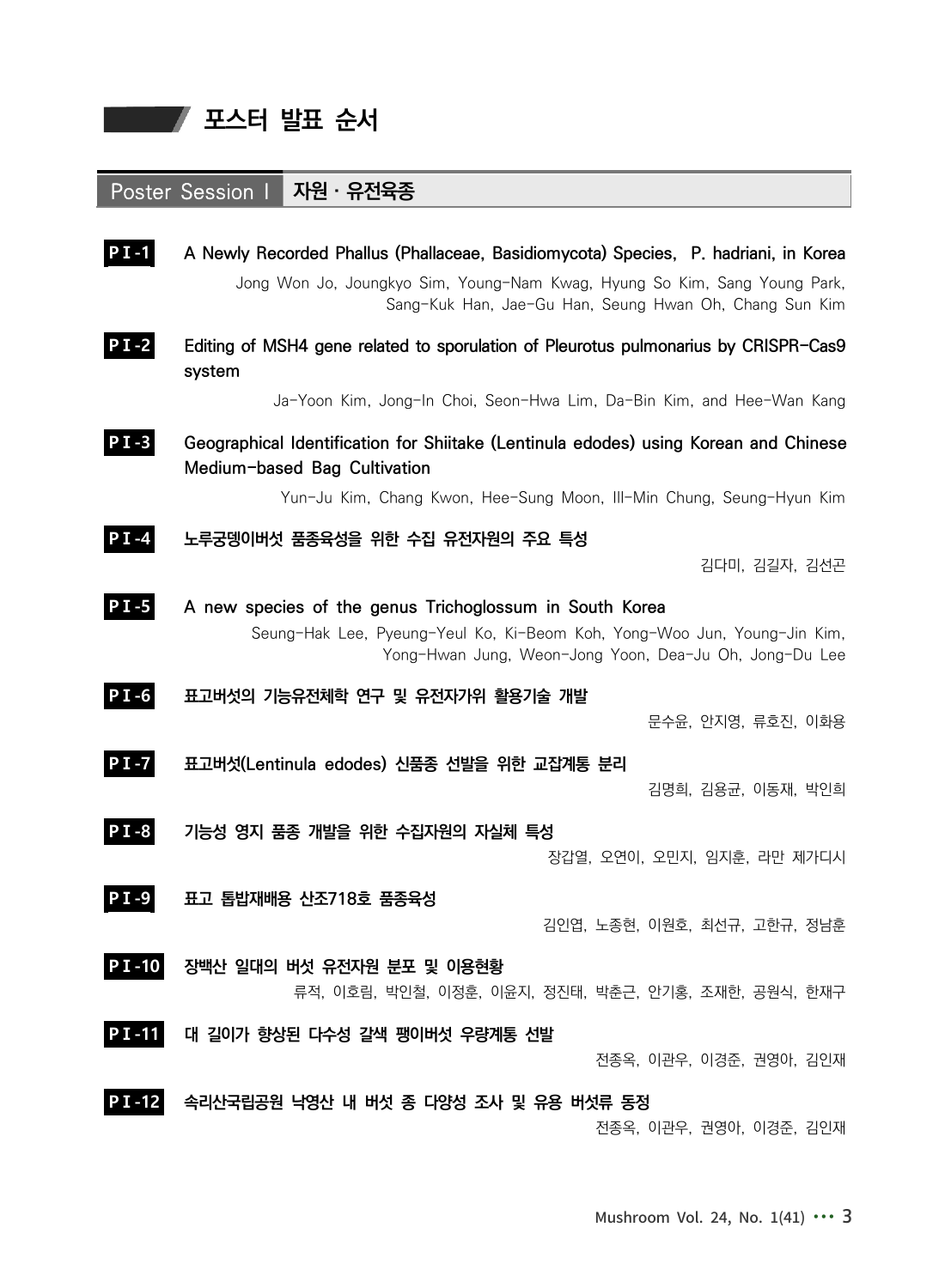| <b>PT-13</b> | 팽이 육종을 위한 유전자원 특성 평가 및 RAPD마커 기반 계통분석                                                                                                               |  |
|--------------|-----------------------------------------------------------------------------------------------------------------------------------------------------|--|
|              | 임지훈, 오민지, 오연이, Raman Jegadeesh, 장갑열                                                                                                                 |  |
| <b>PT-14</b> | 새송이버섯 고품질 다수성 우량 교배계통 육성<br>심순애, 김아영, 김민근, 권진혁                                                                                                      |  |
| $PI-15$      | 잎새버섯 우량 계통 선발                                                                                                                                       |  |
|              | 심순애, 김아영, 김민근, 권진혁                                                                                                                                  |  |
| $PI-16$      | Transcriptome Analysis According to the Color of the Pileus of Pleurotus Ostreatus<br>Youn-Jin Park, Ho-Jin Jeong, Ha-young Pyeon, Myoung-Jun Jang  |  |
| $PI - 17$    | Transcriptome analysis according to growth temperature of Lentinula edodes<br>Min-Gyeong Kang, Youn-Jin Park, Ha-young Pyeon, Myoung-Jun Jang       |  |
| P I -18      | Transcriptome analysis according to the addition of Mepiquat chloride of Pleurotus<br>ostreatus                                                     |  |
|              | Tae-Seok Oh, Youn-Jin Park, Tae-min Park, Ho-Jin Jeong, Myoung-Jun Jang                                                                             |  |
| I - 19       | Cultivation Characteristics of Newly Bred <i>Lentinula edodes</i> Strain 'Sansanhyang'<br>Youngae Park, Yeongseon Jang, Rhim Ryoo and Kang-Hyeon Ka |  |

|          | <b>Poster Session II</b><br>재 배 생 리                                                                         |                              |  |
|----------|-------------------------------------------------------------------------------------------------------------|------------------------------|--|
| $PII-1$  | 배지 질소함량에 따른 느타리 균사생장 및 아미노산 성분변화                                                                            | 박혜성, 이은지, 민경진, 이찬중           |  |
| $PL - 2$ | A Study on the Cultivating Characteristics and Optimal Conditions for Mycelial Growth<br>of Calocybe indica |                              |  |
|          | Gyeong-Jin Min, Hye-sung Park, Eun-ji Lee, and Chan-Jung Lee                                                |                              |  |
| $PII-3$  | 버섯배지의 화학성이 산느타리버섯 수량에 미치는 영향                                                                                | 이안수, 이재홍, 원헌섭, 황세정, 김기선, 정태성 |  |
| $PII-4$  | 통돌이발효기 활용시 발효시간이 느타리류 수량에 미치는 영향                                                                            | 이안수, 이재홍, 원헌섭, 황세정, 김기선, 정태성 |  |
| $PII-5$  | 검은비늘버섯의 최적 배양 조건 설정을 위한 영양원 선발                                                                              | 이은지, 이찬중, 박혜성, 민경진           |  |
| $PII-6$  | 잎새버섯 봉지배지 변온배양의 효과                                                                                          | 이안수, 이재홍, 원헌섭, 황세정, 김기선, 정태성 |  |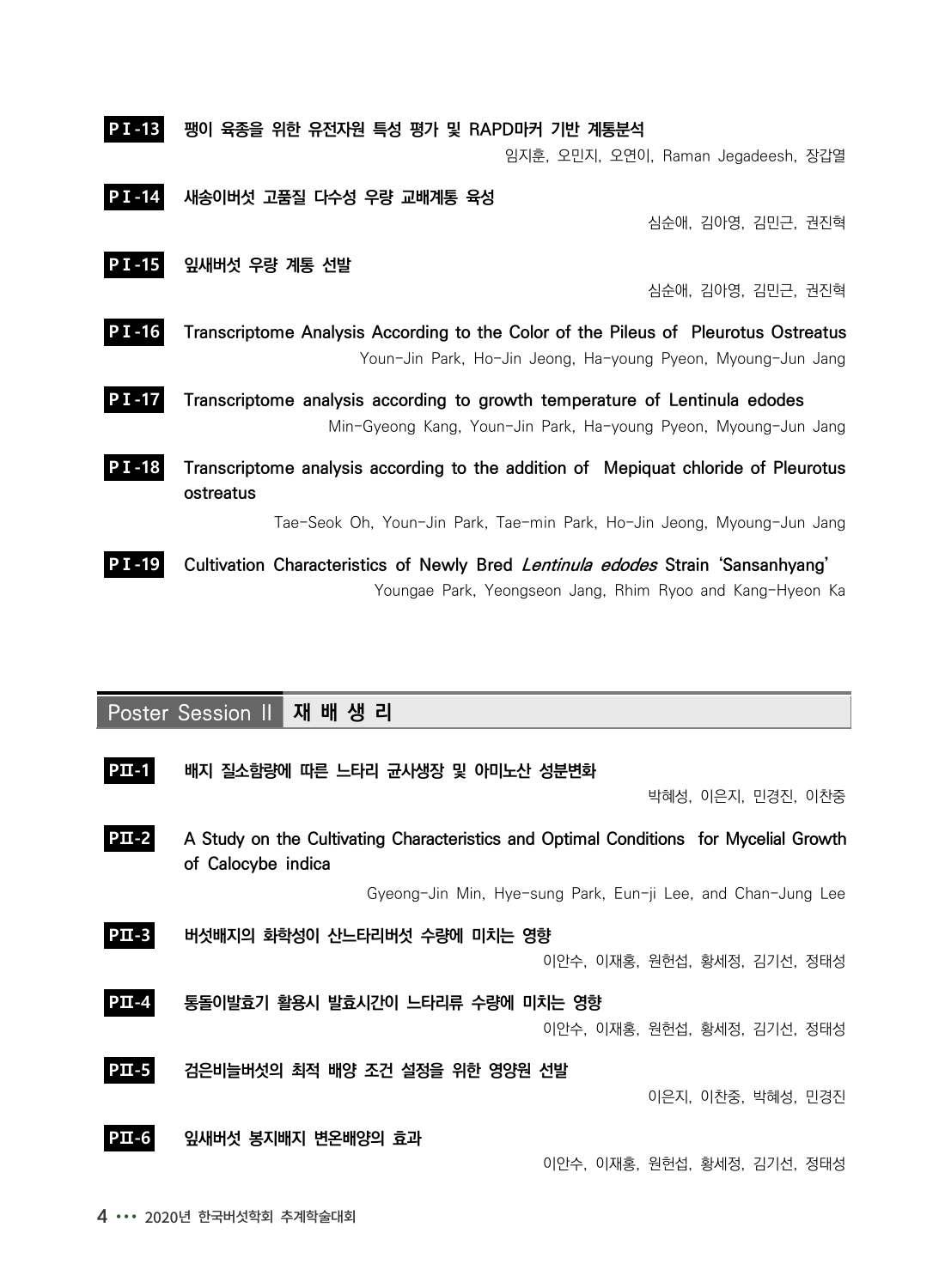| $PII - 7$     | 턱받이포도버섯(Stropharia rugosoannulata)의 배지종류에 따른 배양 특성                                                                                                    |
|---------------|-------------------------------------------------------------------------------------------------------------------------------------------------------|
|               | 김다미, 김길자, 김선곤                                                                                                                                         |
| $PII-8$       | Effect of prolonging the freshness maintenance period according to the growing<br>humidity condition of Pleurotus eryngii                             |
|               | Tai-Moon Ha, Ji-Young Moon, Bok-Eum Shin, Jeong-Han Kim, Jong In Choi, Guhyun Jung                                                                    |
| $PII-9$       | ICT 기반 스마트팜을 활용한 고온기 표고 재배하우스 내 생육환경 분석<br>이관우, 전종옥, 이경준, 권영아, 김인재, 장명준                                                                               |
| $PII-10$      | 수출 맞춤형 표고 완성형 배지의 적정 배지조성 구명                                                                                                                          |
|               | 이관우, 전종옥, 이경준, 권영아, 김인재, 장명준                                                                                                                          |
| $PII-11$      | 온도 처리에 따른 팽이버섯 유전자원의 균사 생장 및 생육특성<br>이관우, 전종옥, 이경준, 권영아, 김인재, 임지훈, 박영진                                                                                |
| <b>PII-12</b> | 큰느타리 액체종균 생산성 향상을 위한 적정배지 선발<br>임지훈, 오민지, 오연이, Raman Jegadeesh, 장갑열                                                                                   |
| $PL-13$       | A study on medium optimization for mycelial growth in Lentinula edodes<br>Min-Keun Kim, Soon-Ae Sim, Ah-Young Kim, Jin-Hyeuk Kwon, and Young-Ho Chang |
| $PL-14$       | 느타리 재배에 적용 가능한 최적 액체종균 선발 및 생산성 시험<br>오민지, 임지훈, 오연이, Raman Jegadeesh, 장갑열                                                                             |
| $PL-15$       | 양송이퇴비의 효율적 생산을 위한 환기시스템의 적용 효과 검정<br>전창성, 김대겸, 박경주, 박혜성, 이찬중, 장갑열                                                                                     |
| $PL - 16$     | Effect of concentration acephate on the growth of Flammulina velutipes<br>Youn-Jin Park, Chang-Ho Kim, Tae-min Park, Ha-young Pyeon, Myoung-Jun Jang  |
| PII-1         | 목이버섯 배지에 따른 병재배 우수균주 선발<br>김아영, 김민근, 심순애, 권진혁                                                                                                         |

Poster Session III 기능성・가공





안기홍, 한재구, 김옥태, 조재한